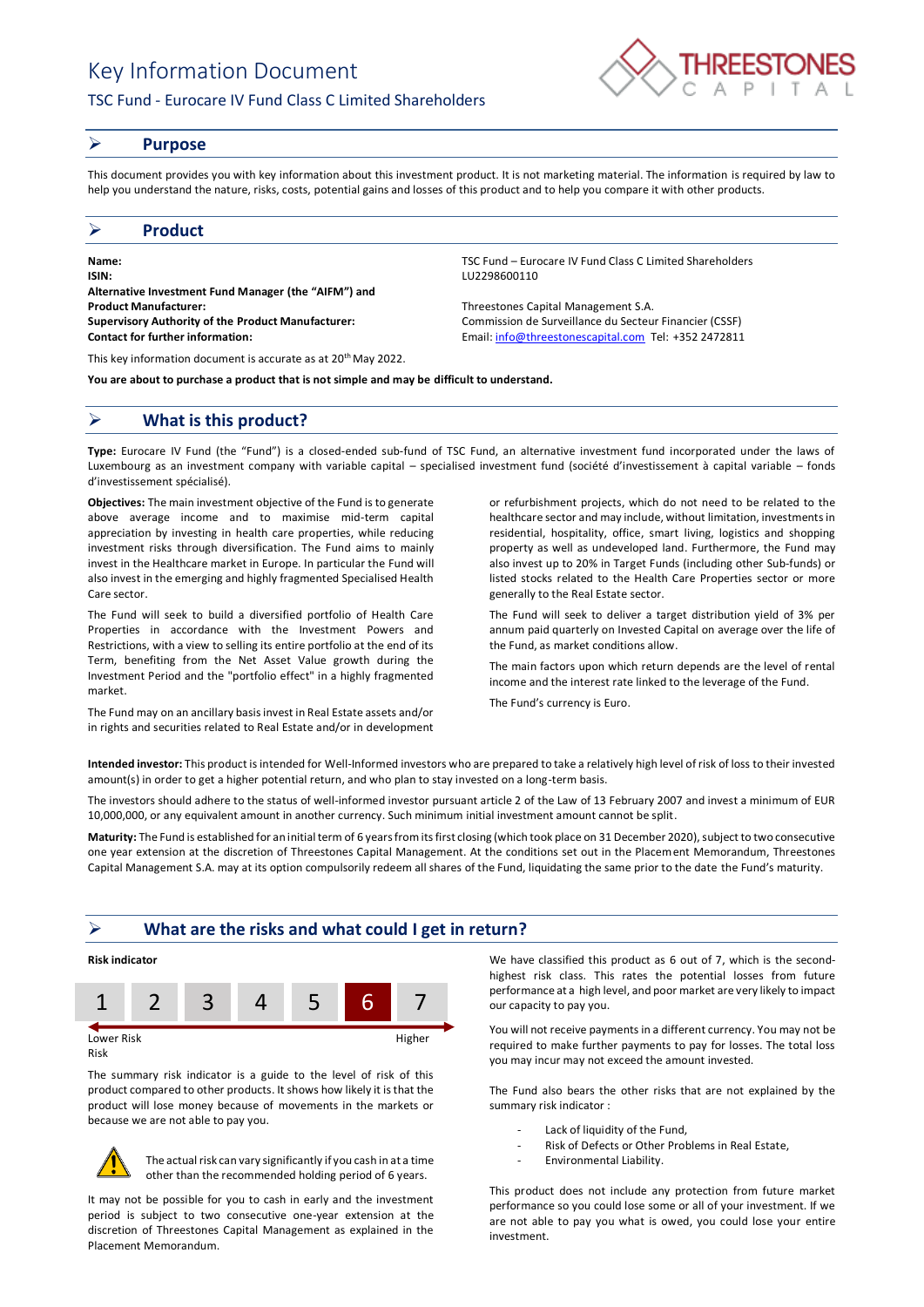## Key Information Document



## TSC Fund - Eurocare IV Fund Class C Limited Shareholders

#### **Performance scenarios**

Market developments in the future cannot be accurately predicted. The scenarios shown are only an indication of some of the possible outcomes based on recent returns. Actual returns could be lower.

| <b>Investment of EUR10.000</b> |                                     | If you cash in after 1<br>year | If you cash in after 3<br>years | If you cash in after 6<br><b>Vears</b> (recommended holding<br>period) |
|--------------------------------|-------------------------------------|--------------------------------|---------------------------------|------------------------------------------------------------------------|
| <b>Stress scenario</b>         | What you might get back after costs | EUR 9.315.25                   | EUR 9.204.72                    | EUR 9.789.24                                                           |
|                                | Average return each year            | $-6.85%$                       | $-2.72%$                        | $-0.35%$                                                               |
| Unfavorable scenario           | What you might get back after costs | EUR 9,402.10                   | EUR 9.811.15                    | EUR 11,000.18                                                          |
|                                | Average return each year            | -5.98%                         | $-0.63%$                        | 1.60%                                                                  |
| Moderate scenario              | What you might get back after costs | EUR 9.923.20                   | EUR 11,704.31                   | EUR 13,537.45                                                          |
|                                | Average return each year            | $-0.77\%$                      | 5.39%                           | 6.46%                                                                  |
| Favorable scenario             | What you might get back after costs | EUR 10.101.00                  | EUR 12,795.95                   | EUR 15,775.00                                                          |
|                                | Average return each year            | 1.01%                          | 9.42%                           | 9.41%                                                                  |

This table shows the money you could get back over the next 6 years, under different scenarios, assuming that you invest EUR10,000. The scenarios shown illustrate how your investment could perform. You can compare them with the scenarios of other products.

The scenarios presented are an estimate of future performance based on evidence from the past on how the value of this investment varies, and are not an exact indicator. What you get will vary depending on how the market performs and how long you keep the investment/product.

This product cannot be easily cashed in. This means it is difficult to estimate how much you would get back if you cash in before the end of the recommended holding period. You will either be unable to cash in early or you will have to pay high costs or make a large loss if you do so.

The figures shown include all the costs of the product itself, but may not include all the costs that you pay to your advisor or distributor. The figures do not take into account your personal tax situation, which may also affect how much you get back.

## ➢ **What happens if Eurocare IV Fund is unable to pay out?**

The investor may face a financial loss due to the default of the Fund. This loss is not covered by an investor compensation or guarantee scheme.

Upon the dissolution of the Fund in the context of insolvency proceedings, the assets of the Fund will be liquidated in an orderly manner and all investments or the proceeds from the disposal or liquidation of investments will be distributed to the Limited Shareholders in compliance with the distribution policy.

## ➢ **What are the costs?**

The Reduction in Yield (RIY) shows what impact the total costs you pay will have on the investment return you might get. The total costs take into account one-off, ongoing and incidental costs

The amounts shown here are the cumulative costs of the product itself, for three different holding periods. They include potential early exit penalties. The figures assume you invest EUR10,000. The figures are estimates and may change in the future.

#### **Costs over time**

The person selling you or advising you about this product may charge you other costs. If so, this person will provide you with information about these costs and show you the impact that all costs will have on your investment over time.

| Investment of EUR10,000         | If you cash in after 1 year | If you cash in after 3 years | If you cash in after 6 years<br>(recommended holding period) |
|---------------------------------|-----------------------------|------------------------------|--------------------------------------------------------------|
| Total costs                     | EUR 906.80                  | EUR 2.495.18                 | EUR 3.554.41                                                 |
| <b>RIY (Reduction in Yield)</b> | 8.69%                       | 4.60%                        | 3.71%                                                        |